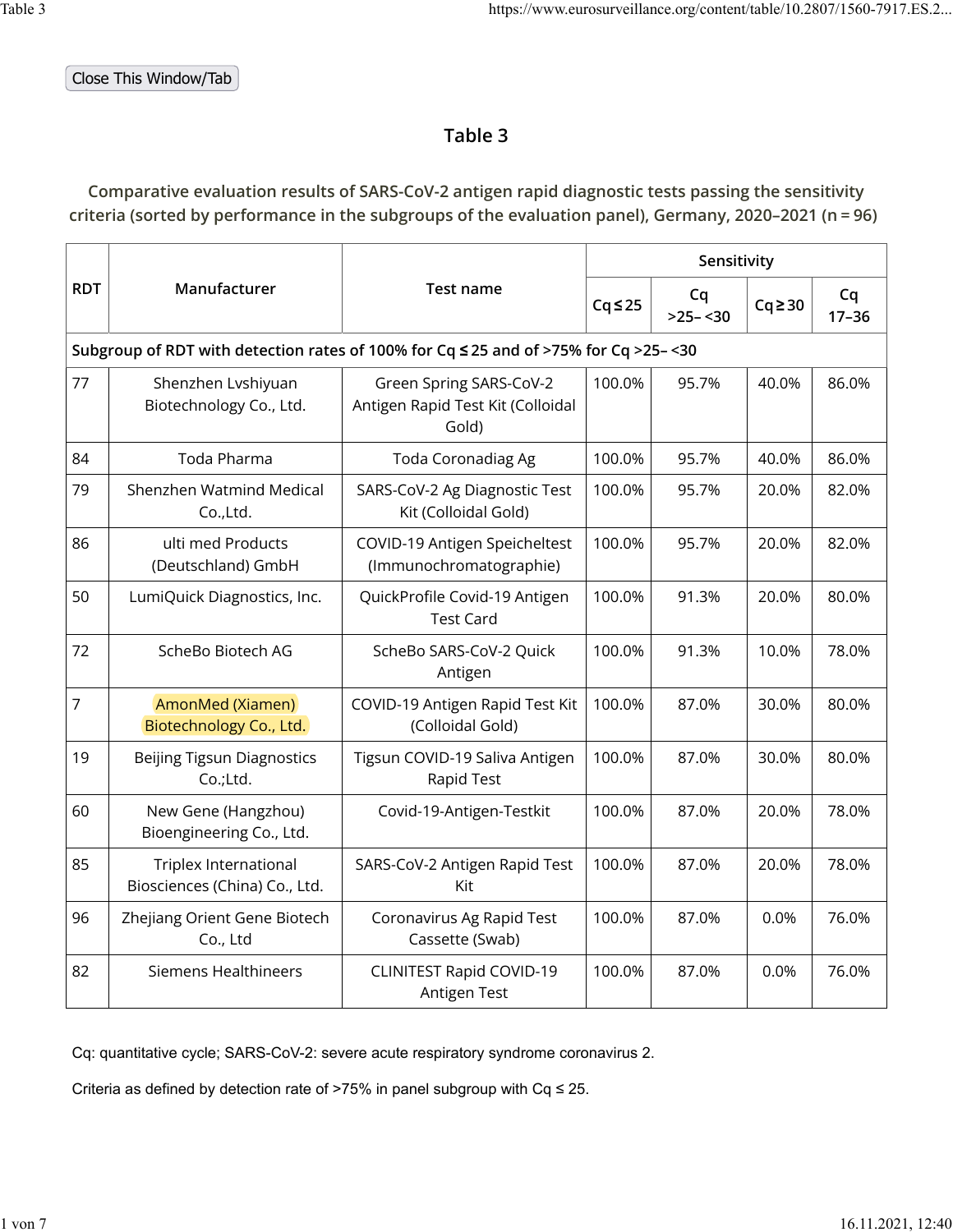|              |                                                                               | <b>Test name</b>                                                                     |              | Sensitivity      |              |                 |
|--------------|-------------------------------------------------------------------------------|--------------------------------------------------------------------------------------|--------------|------------------|--------------|-----------------|
| <b>RDT</b>   | Manufacturer                                                                  |                                                                                      | $Cq \leq 25$ | Cq<br>$>25 - 30$ | $Cq \geq 30$ | Cq<br>$17 - 36$ |
| 33           | Getein Biotech, Inc.                                                          | One Step Test for SARS-CoV-2<br>Antigen (Colloidal Gold)                             | 100.0%       | 82.6%            | 0.0%         | 72.0%           |
| 53           | Merlin Biomedical (Xiamen)<br>Co., Ltd.                                       | SARS-CoV-2 Antigen Rapid Test<br>Cassette                                            | 100.0%       | 82.6%            | 0.0%         | 72.0%           |
| 22           | <b>BioRepair GmbH</b>                                                         | Covid 19 Antigen Schnelltest                                                         | 100.0%       | 78.3%            | 0.0%         | 70.0%           |
| 6            | Ameda Labordiagnostik GmbH                                                    | AMP Rapid Test SARS-CoV-2 Ag                                                         | 100.0%       | 78.3%            | 0.0%         | 70.0%           |
| 23           | <b>BIOSYNEX SWISS SA</b>                                                      | BIOSYNEX COVID-19 Ag BSS                                                             | 100.0%       | 78.3%            | 11.1%        | 74.0%           |
| 41           | Hangzhou Lysun<br>Biotechnology Co., Ltd.                                     | Lysun COVID-19 Antigen Rapid<br>Test Device (Colloidal Gold)                         | 100.0%       | 78.3%            | 0.0%         | 70.0%           |
| 45           | Jiangsu Diagnostics<br>Biotechnology Co., Ltd                                 | COVID-19 Antigen Rapid Test<br>Cassette (Colloidal Gold)                             | 100.0%       | 78.3%            | 0.0%         | 68.0%           |
| 88           | Wantai (Beijing Wantai<br><b>Biological Pharmacy Enterprise</b><br>Co., Ltd.) | SARS-CoV-2 Ag Rapid Test (FIA)                                                       | 100.0%       | 78.3%            | 0.0%         | 72.0%           |
|              |                                                                               | Subgroup of RDT with detection rates of 100% for Cq ≤ 25 and of <75% for Cq >25-<30  |              |                  |              |                 |
| 83           | Sugentech, Inc.                                                               | SGTi-flex COVID-19 Ag                                                                | 100.0%       | 73.9%            | 0.0%         | 68.0%           |
| 89           | Wuhan EasyDiagnosis<br>Biomedicine Co., Ltd                                   | COVID-19 (SARS-CoV-2) Antigen<br><b>Test Kit</b>                                     | 100.0%       | 73.9%            | 0.0%         | 68.0%           |
| 10           | ASAN PHARM.CO.,LTD.                                                           | Asan Easy Test COVID-19 Ag                                                           | 100.0%       | 69.6%            | 0.0%         | 66.0%           |
| 49           | Lumigenex (Suzhou) Co., Ltd.                                                  | PocRoc SARS-CoV-2, Antigen<br>Schnelltest Set (Kolloidales Gold)                     | 100.0%       | 65.2%            | 0.0%         | 64.0%           |
| 75           | <b>SD BIOSENSOR</b>                                                           | STANDARD F COVID-19 Ag FIA                                                           | 100.0%       | 65.2%            | 0.0%         | 66.0%           |
| 21           | <b>BIONOTE</b>                                                                | NowCheck COVID-19 Ag Test                                                            | 100.0%       | 65.2%            | 0.0%         | 66.0%           |
| $\mathbf{1}$ | Abbott Rapid Diagnostics Jena<br>GmbH                                         | PanbioCOVID-19 Ag Rapid Test<br>Device (NASOPHARYNGEAL)                              | 100.0%       | 60.9%            | 0.0%         | 64.0%           |
| 11           | Atlas Link Technology Co., Ltd.                                               | Nova Test SARS-CoV-2 Antigen<br>Rapid Test Kit                                       | 100.0%       | 60.9%            | 0.0%         | 62.0%           |
| 25           | Chil Tibbi Mal. San. Tic. Ltd. Şti                                            | COVID-19 Antigen Schnell Test<br>(Nasopharyngeal /<br>Oropharyngeal Tupfer Kassette) | 100.0%       | 60.9%            | 0.0%         | 62.0%           |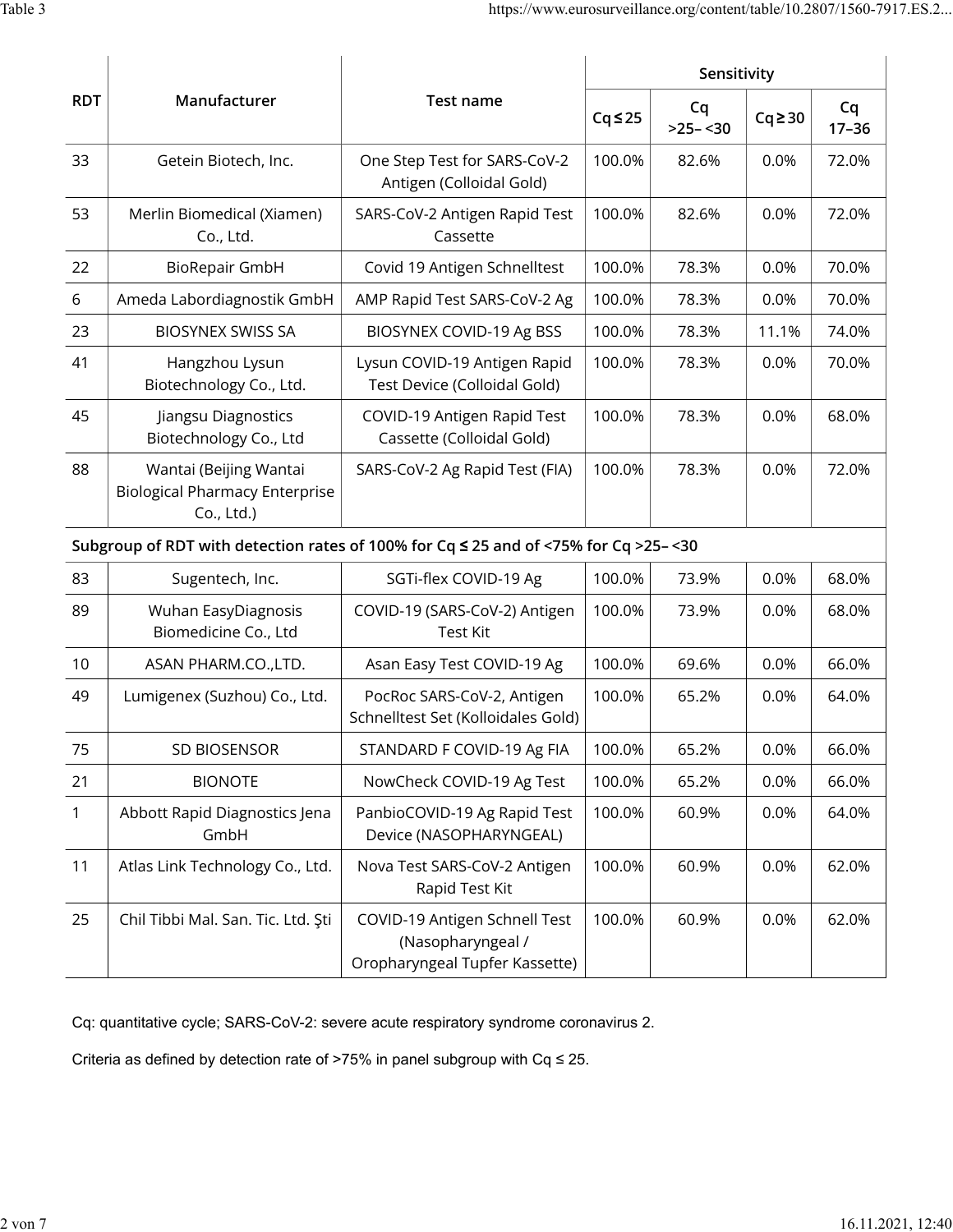|            |                                                                          |                                                                                                             |              | Sensitivity      |              |                 |
|------------|--------------------------------------------------------------------------|-------------------------------------------------------------------------------------------------------------|--------------|------------------|--------------|-----------------|
| <b>RDT</b> | Manufacturer                                                             | Test name                                                                                                   | $Cq \leq 25$ | Cq<br>$>25 - 30$ | $Cq \geq 30$ | Cq<br>$17 - 36$ |
| 47         | Joinstar Biomedical Technology<br>Co., Ltd (CIV care impuls<br>Vertrieb) | COVID-19 Antigen Schnelltest<br>(Colloidal Gold)                                                            | 100.0%       | 60.9%            | 0.0%         | 64.0%           |
| 65         | Precision Biosensor Inc. (Axon<br>Laboratory AG)                         | Exdia COVID-19-Ag-Test                                                                                      | 100.0%       | 60.9%            | 0.0%         | 64.0%           |
| 70         | Safecare Biotech Hangzhou<br>Co., Ltd.                                   | Safecare COVID-19 Ag Rapid<br>Test Kit (Swab)                                                               | 100.0%       | 60.9%            | 0.0%         | 62.0%           |
| 80         | Shenzhen Watmind Medical<br>Co., Ltd.                                    | SARS-CoV-2 Ag Diagnostic Test<br>Kit (Immuno-fluorescence)                                                  | 100.0%       | 60.9%            | 0.0%         | 62.0%           |
| 59         | <b>Nantong Diagnos</b><br>Biotechnology Co., Ltd.                        | COVID-19 Antigen Saliva Test Kit<br>(Colloidal Gold)                                                        | 100.0%       | 56.5%            | 0.0%         | 60.0%           |
| 90         | Wuhan Life Origin Biotech Joint<br>Stock Co., Ltd.                       | SARS-CoV-2 Antigen Assay Kit<br>(Immunochromatography)                                                      | 100.0%       | 56.5%            | 0.0%         | 60.0%           |
| 36         | Guangdong Wesail Biotech Co.,<br>Ltd.                                    | COVID-19 Ag Test Kit                                                                                        | 100.0%       | 52.2%            | 11.1%        | 62.0%           |
| 8          | Anbio (Xiamen) Biotechnology<br>Co., Ltd                                 | Rapid Covid-19 Antigen Test<br>(Colloidal Gold)                                                             | 100.0%       | 52.2%            | 0.0%         | 58.0%           |
| 13         | AXIOM Gesellschaft für<br>Diagnostica und Biochemica<br>mbH              | Axiom Diagnostics COVID-19 Ag<br>Schnelltest                                                                | 100.0%       | 52.2%            | 0.0%         | 58.0%           |
| 51         | LumiraDX                                                                 | LumiraDx SARS-CoV-2 Ag Test                                                                                 | 100.0%       | 52.2%            | 0.0%         | 60.0%           |
| 63         | PCL, Inc.                                                                | PCL COVID19 Ag Gold Saliva                                                                                  | 100.0%       | 52.2%            | 0.0%         | 58.0%           |
| 78         | Shenzhen Microprofit Biotech<br>Co., Ltd                                 | fluorecare COVID-19 SARS-CoV-2<br>Spike Protein Test Kit (Colloidal<br>Gold Chromatographic<br>Immunoassay) | 100.0%       | 47.8%            | 10.0%        | 58.0%           |
| 17         | Beijing Hotgen Biotech Co.,<br>Ltd.                                      | Novel Coronavirus 2019-nCoV<br>Antigen Test (Colloidal gold)                                                | 100.0%       | 47.8%            | 0.0%         | 56.0%           |
| 42         | Hangzhou Testsea<br>Biotechnology Co., Ltd                               | Testsealabs Rapid Test Kit<br>COVID-19 Antigen Test Cassette                                                | 100.0%       | 47.8%            | 0.0%         | 56.0%           |
| 52         | MEDsan GmbH                                                              | MEDsan SARS-CoV-2 Antigen<br>Rapid Test                                                                     | 100.0%       | 47.8%            | 0.0%         | 58.0%           |
| 54         | Mölaboratory GmbH                                                        | mö-screen Corona Antigen Test                                                                               | 100.0%       | 47.8%            | 0.0%         | 58.0%           |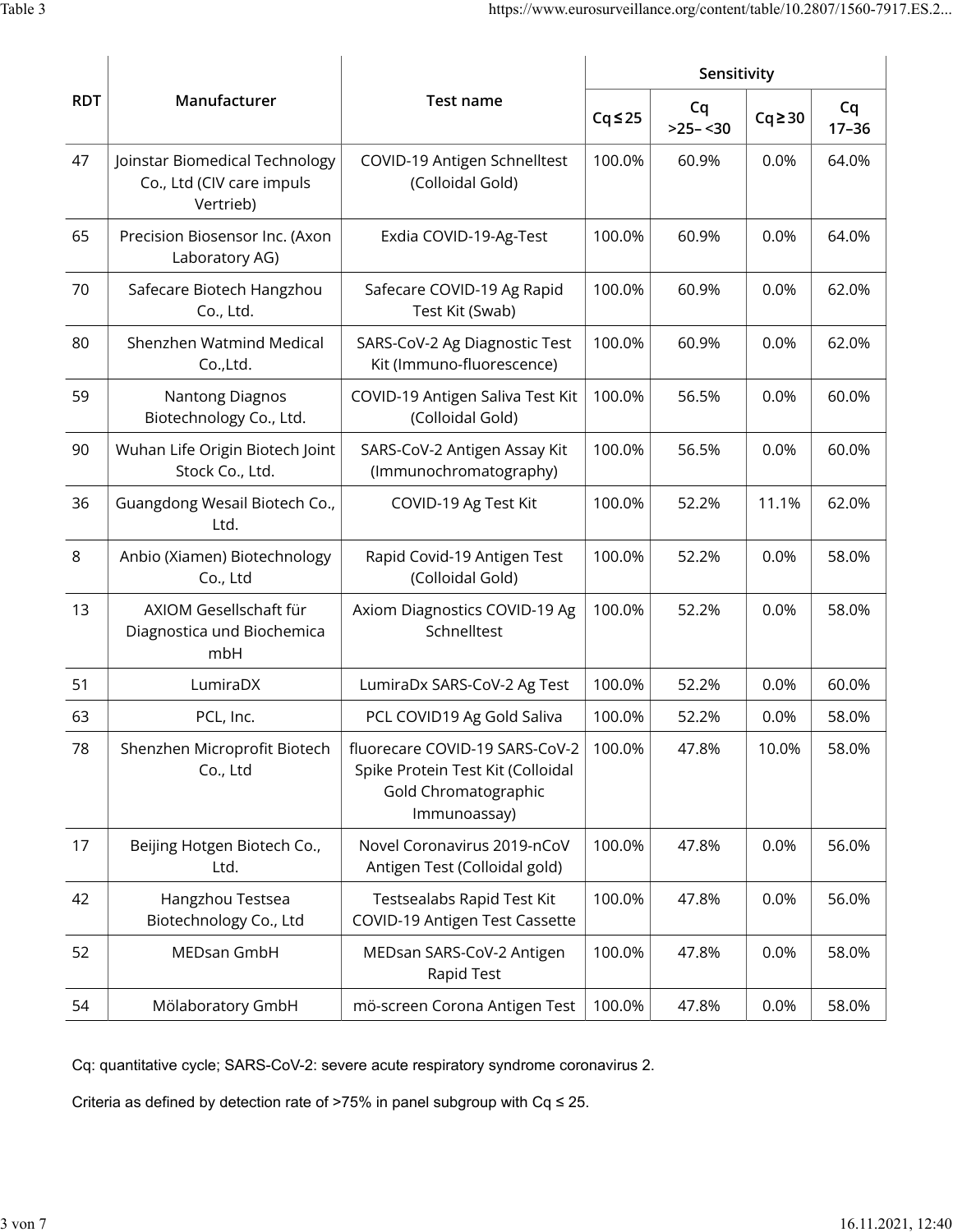|                | Manufacturer<br><b>Test name</b>                          | Sensitivity                                                                                |              |                 |              |                 |
|----------------|-----------------------------------------------------------|--------------------------------------------------------------------------------------------|--------------|-----------------|--------------|-----------------|
| <b>RDT</b>     |                                                           |                                                                                            | $Cq \leq 25$ | Cq<br>$>25-<30$ | $Cq \geq 30$ | Cq<br>$17 - 36$ |
| $\overline{4}$ | Affimedix                                                 | TestNOW - COVID-19 Antigen                                                                 | 100.0%       | 47.8%           | 0.0%         | 58.0%           |
| 55             | MP Biomedicals Germany<br>GmbH                            | Rapid SARS-CoV-2 Antigen Test<br>Card                                                      | 100.0%       | 43.5%           | 0.0%         | 54.0%           |
| 68             | Qingdao Hightop Biotech Co.,<br>Ltd.                      | Hightop SARS-CoV-2 (Covid-19)<br>Antigen Rapid Test                                        | 100.0%       | 43.5%           | 0.0%         | 54.0%           |
| 92             | Xiamen Boson Biotech Co., Ltd                             | SARS-CoV-2 Antigen Schnelltest                                                             | 100.0%       | 43.5%           | 0.0%         | 54.0%           |
| 27             | DNA Diagnostic A/S.                                       | Covid-19 Antigen Detection Kit                                                             | 100.0%       | 39.1%           | 10.0%        | 54.0%           |
| 9              | Anhui Deepblue Medical<br>Technology Co., Ltd.            | COVID-19 (SARS CoV-2) Antigen<br>Test Kit (Colloidal Gold)                                 | 100.0%       | 39.1%           | 0.0%         | 52.0%           |
| 28             | <b>Edinburgh Genetics Limited</b>                         | <b>Edinburgh Genetics ActivXpress</b><br>+ COVID-19 Antigen Complete<br><b>Testing Kit</b> | 100.0%       | 34.8%           | 0.0%         | 50.0%           |
| 20             | <b>BIOMERICA Inc.</b>                                     | COVID-19-Antigen-Schnelltest<br>(Nasopharyngeal-Abstrich)                                  | 100.0%       | 30.4%           | 0.0%         | 48.0%           |
| 87             | Vitrosens Biyoteknoloji Ltd. Sti                          | RapidFor SARS-CoV-2 Rapid<br>Antigen Test Colloidal Gold                                   | 100.0%       | 30.4%           | 0.0%         | 48.0%           |
| 18             | Beijing Lepu Medical<br>Technology Co., Ltd               | SARS-CoV-2 Antigen Rapid Test<br>Kit                                                       | 100.0%       | 26.1%           | 0.0%         | 46.0%           |
| 30             | Fujirebio Inc. (Mast Diagnostica<br>GmbH)                 | <b>ESPLINE SARS-CoV-2</b>                                                                  | 100.0%       | 21.7%           | 0.0%         | 46.0%           |
| 69             | R-Biopharm AG                                             | RIDAQUICK SARS-CoV-2 Antigen                                                               | 100.0%       | 17.4%           | 0.0%         | 44.0%           |
| 64             | PerGrande BioTech<br>Development Co., Ltd.                | SARS-CoV-2 Antigen Detection<br>Kit (Colloidal Gold<br>Immunochromatographic Assay)        | 100.0%       | 17.4%           | 0.0%         | 42.0%           |
|                | Subgroup of RDT with detection rates of <100% for Cq ≤ 25 |                                                                                            |              |                 |              |                 |
| 66             | ProGnosis Biotech                                         | Rapid Test Ag 2019-nCoV                                                                    | 94.1%        | 65.2%           | 10.0%        | 64.0%           |
| 31             | Genrui Biotech Inc.                                       | Genrui SARS-CoV-2 Antigen Test<br>Kit (Colloidal Gold)                                     | 94.1%        | 56.5%           | 0.0%         | 58.0%           |
| 38             | Hangzhou Clongene Biotech<br>Co., Ltd.                    | Clungene COVID-19 Antigen<br>Rapid Test                                                    | 94.4%        | 34.8%           | 0.0%         | 50.0%           |
| 29             | Eurobio Scientific                                        | EBS SARS-CoV-2 Ag Rapid Test                                                               | 94.1%        | 34.8%           | 0.0%         | 48.0%           |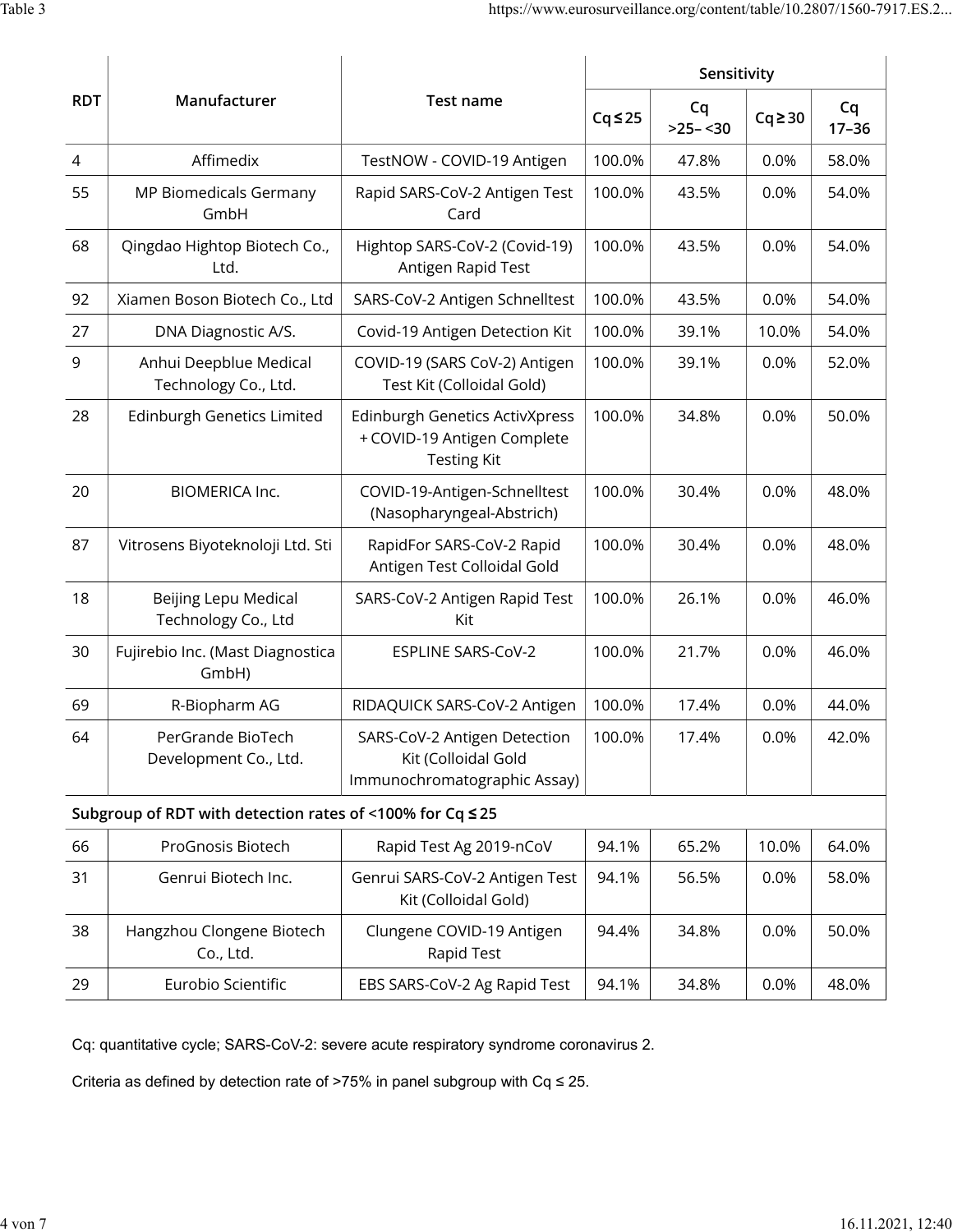|                |                                                          | Sensitivity<br><b>Test name</b><br>Cq<br>$Cq \leq 25$<br>$>25-<30$         |       |       |              |                 |
|----------------|----------------------------------------------------------|----------------------------------------------------------------------------|-------|-------|--------------|-----------------|
| <b>RDT</b>     | Manufacturer                                             |                                                                            |       |       | $Cq \geq 30$ | Cq<br>$17 - 36$ |
| 62             | Oncosem Onkolojik Sistemler<br>San. Ve Tic. A.S.         | CAT Antigen Covid Rapid Test                                               | 94.1% | 30.4% | 0.0%         | 46.0%           |
| 95             | Zhejiang Anji Saianfu Biotech<br>Co., Ltd.               | reOpenTest COVID-19 Antigen<br>Rapid Test (Colloidal Gold)                 | 94.1% | 30.4% | 0.0%         | 46.0%           |
| 44             | <b>IVC Pragen Healthcare</b>                             | GenBody COVID-19 Ag                                                        | 94.4% | 26.1% | 0.0%         | 46.0%           |
| 57             | Nanjing Norman Biological<br>Technology Co., Ltd         | Novel Coronavirus (2019-nCOV)<br>Antigen Testing Kit (Colloidal<br>Gold)   | 94.1% | 26.1% | 0.0%         | 44.0%           |
| 76             | SGA Mühendislik DAN. EG. Icve<br>DIS.Ltd.STI             | V-Chek SARS-CoV-2 Rapid Ag<br>Test Kit (Colloidal Gold)                    | 94.1% | 26.1% | 0.0%         | 44.0%           |
| 46             | Jiangsu Medomics Medical<br>Technology Co., Ltd          | SARS-CoV-2-Antigen-Testkit<br>(LFIA)                                       | 94.1% | 21.7% | 0.0%         | 42.0%           |
| 61             | Novatech Tibbi Cihaz Ürünleri<br>San. Ve Tic.A.S.        | novacheck-Ag SARS-CoV-2<br>Covid-19 Antigen Rapid Test                     | 94.1% | 21.7% | 0.0%         | 42.0%           |
| 40             | Hangzhou Laihe Biotech Co.,<br>Ltd. (Lissner Qi GmbH)    | Lyher Novel Coronavirus<br>(COVID-19) Antigen Test Kit<br>(Colloidal Gold) | 94.4% | 17.4% | 0.0%         | 42.0%           |
| 48             | Labnovation Technologies, Inc.                           | Labnovation SARS-CoV-2 Antigen<br>Rapid Test Kit<br>(Immunochromatography) | 94.1% | 17.4% | 0.0%         | 40.0%           |
| 24             | BTNX, Inc. (Biotrend<br>Chemikalien Gmbh)                | Rapid Response COVID-19 Rapid<br><b>Test Device</b>                        | 94.1% | 13.0% | 10.0%        | 40.0%           |
| 12             | Avalun                                                   | Ksmart SARS-COV2 Antigen<br>Rapid Test                                     | 94.1% | 13.0% | 0.0%         | 38.0%           |
| 32             | GenSure Biotech Inc.                                     | DIA-COVID COVID-19 Ag Rapid<br><b>Test Kit</b>                             | 94.1% | 13.0% | 0.0%         | 38.0%           |
| $\overline{2}$ | ACON Biotech (Hangzhou) Co.,<br>Ltd                      | Flowflex SARS-CoV-2-<br>Antigenschnelltest<br>(Nasopharynxtupfer)          | 94.1% | 4.3%  | 0.0%         | 34.0%           |
|                | Subgroup of RDT with detection rates of <90% for Cq ≤ 25 |                                                                            |       |       |              |                 |
| 73             | SD BIOSENSOR (Roche<br>Diagnostics GmbH)                 | SARS-CoV-2 Rapid Antigen Test                                              | 88.9% | 30.4% | 0.0%         | 46.0%           |
| 74             | SD BIOSENSOR                                             | STANDARD Q COVID-19 Ag Test                                                | 88.9% | 30.4% | 0.0%         | 46.0%           |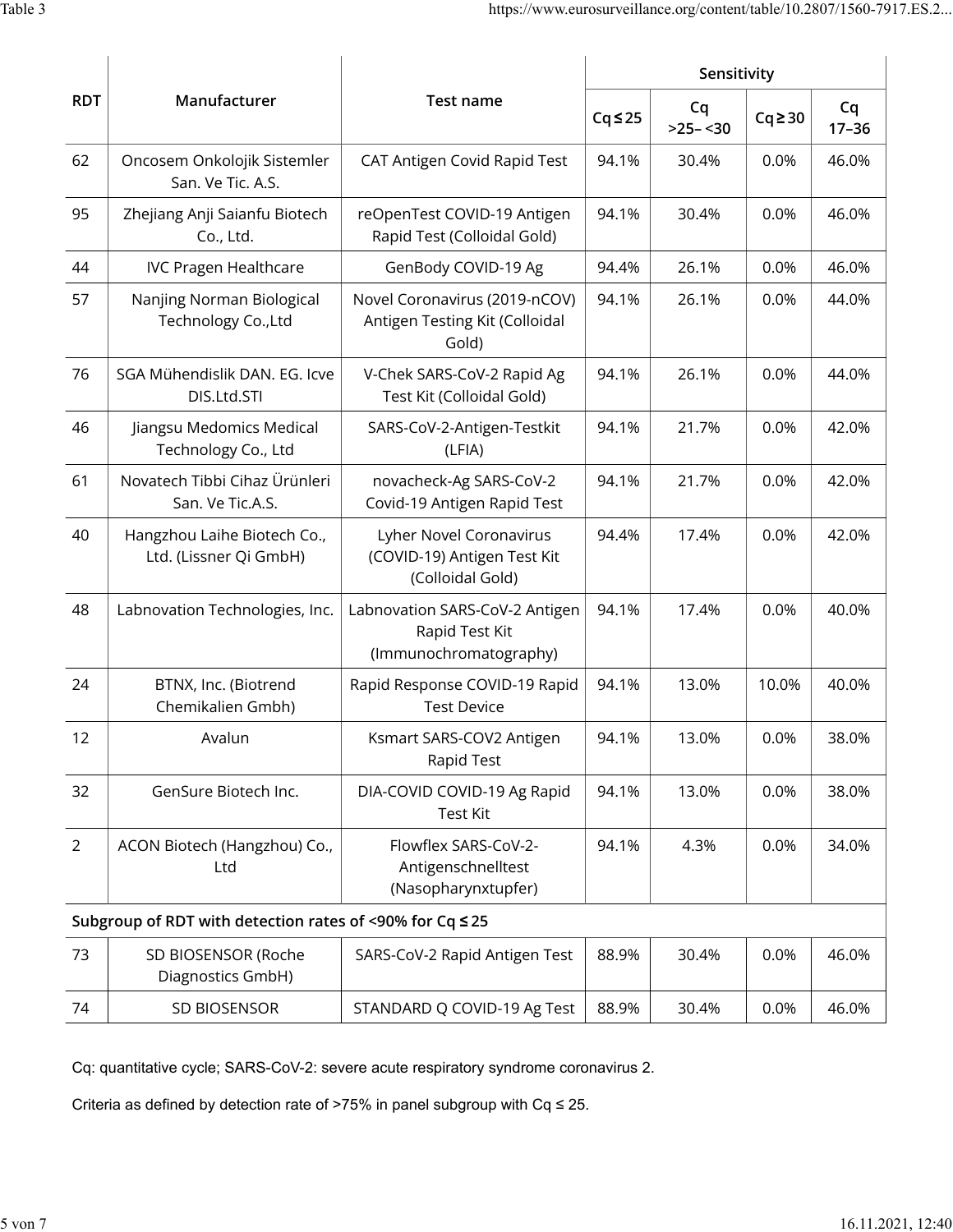|            |                                                                |                                                                            | Sensitivity  |                 |              |                 |
|------------|----------------------------------------------------------------|----------------------------------------------------------------------------|--------------|-----------------|--------------|-----------------|
| <b>RDT</b> | Manufacturer                                                   | Test name                                                                  | $Cq \leq 25$ | Cq<br>$>25-<30$ | $Cq \geq 30$ | Cq<br>$17 - 36$ |
| 67         | Quidel Corporation                                             | Sofia SARS Antigen FIA                                                     | 88.9%        | 8.7%            | 0.0%         | 36.0%           |
| 26         | Core Technology Co., Ltd.                                      | Canea COVID-19 Antigen<br>Schnelltest                                      | 88.2%        | 26.1%           | 0.0%         | 42.0%           |
| 43         | Humasis Co., Ltd.                                              | Humasis COVID-19 Ag Test                                                   | 88.2%        | 21.7%           | 0.0%         | 40.0%           |
| 91         | <b>Wuhan UNscience</b><br>Biotechnology Co., Ltd.              | SARS-CoV-2 Antigen Rapid Test<br>Kit                                       | 88.2%        | 17.4%           | 0.0%         | 38.0%           |
| 39         | Hangzhou Immuno Biotech<br>Co., Ltd.                           | IMMUNOBIO SARS-CoV-2<br>Antigen-Schnelltest (COVID-19<br>Ag)               | 88.2%        | 13.0%           | 0.0%         | 36.0%           |
| 93         | Xiamen WIZ Biotech Co., Ltd.                                   | Wizbiotech SARS-CoV-2 Antigen<br>Rapid Test                                | 88.2%        | 13.0%           | 0.0%         | 36.0%           |
| 58         | NanoEntek Inc                                                  | FRENDTM COVID-19 Ag                                                        | 88.2%        | 8.7%            | 0.0%         | 34.0%           |
| 37         | Guangzhou Wondfo Biotech<br>Co. Ltd                            | Wondfo SARS-CoV-2 Antigen<br>Test (Lateral Flow Method)                    | 88.2%        | 0.0%            | 0.0%         | 30.0%           |
| 56         | nal von minden gmbh                                            | NADAL COVID-19 Ag Schnelltest                                              | 83.3%        | 13.0%           | 0.0%         | 36.0%           |
| 15         | <b>Becton Dickinson</b>                                        | BD Veritor System for Rapid<br>Detection of SARS-CoV-2                     | 83.3%        | 8.7%            | 0.0%         | 34.0%           |
| 34         | <b>Green Cross Medical Science</b><br>Corp. (Weko Pharma GmbH) | Genedia W Covid-19 Ag                                                      | 83.3%        | 8.7%            | 0.0%         | 34.0%           |
| 94         | Zet Medikal Tekstil Dis Ticaret<br>Ltd. STI.                   | softec SARS COV-2 (Covid-19)<br>Antigen Test Kit                           | 82.4%        | 21.7%           | 10.0%        | 40.0%           |
| 3          | Aesku Diagnostics GmbH                                         | Aesku Rapid SARS-CoV-2 Rapid<br>Test                                       | 82.4%        | 17.4%           | 0.0%         | 36.0%           |
| 35         | Guangdong Hecin Scientific,<br>Inc.                            | 2019-nCoV Antigen Test<br>Kit(colloidal gold method)                       | 82.4%        | 13.0%           | 0.0%         | 34.0%           |
| 71         | Salofa OY                                                      | salocor SARS-CoV-2 Antigen<br>Rapid Test Cassette<br>(Nasopharyngeal swab) | 82.4%        | 13.0%           | 0.0%         | 34.0%           |
| 81         | Shenzhen Zhenrui Biotech co.<br>Ltd.                           | Zhenrui COVID-19 (SARS-COV-2)<br>Antigen Test Kits                         | 82.4%        | 13.0%           | 0.0%         | 34.0%           |
| 16         | Beijing Beier Bioengineering<br>Co., Ltd.                      | Covid-19 Antigen Schnelltest                                               | 77.8%        | 0.0%            | 0.0%         | 28.0%           |